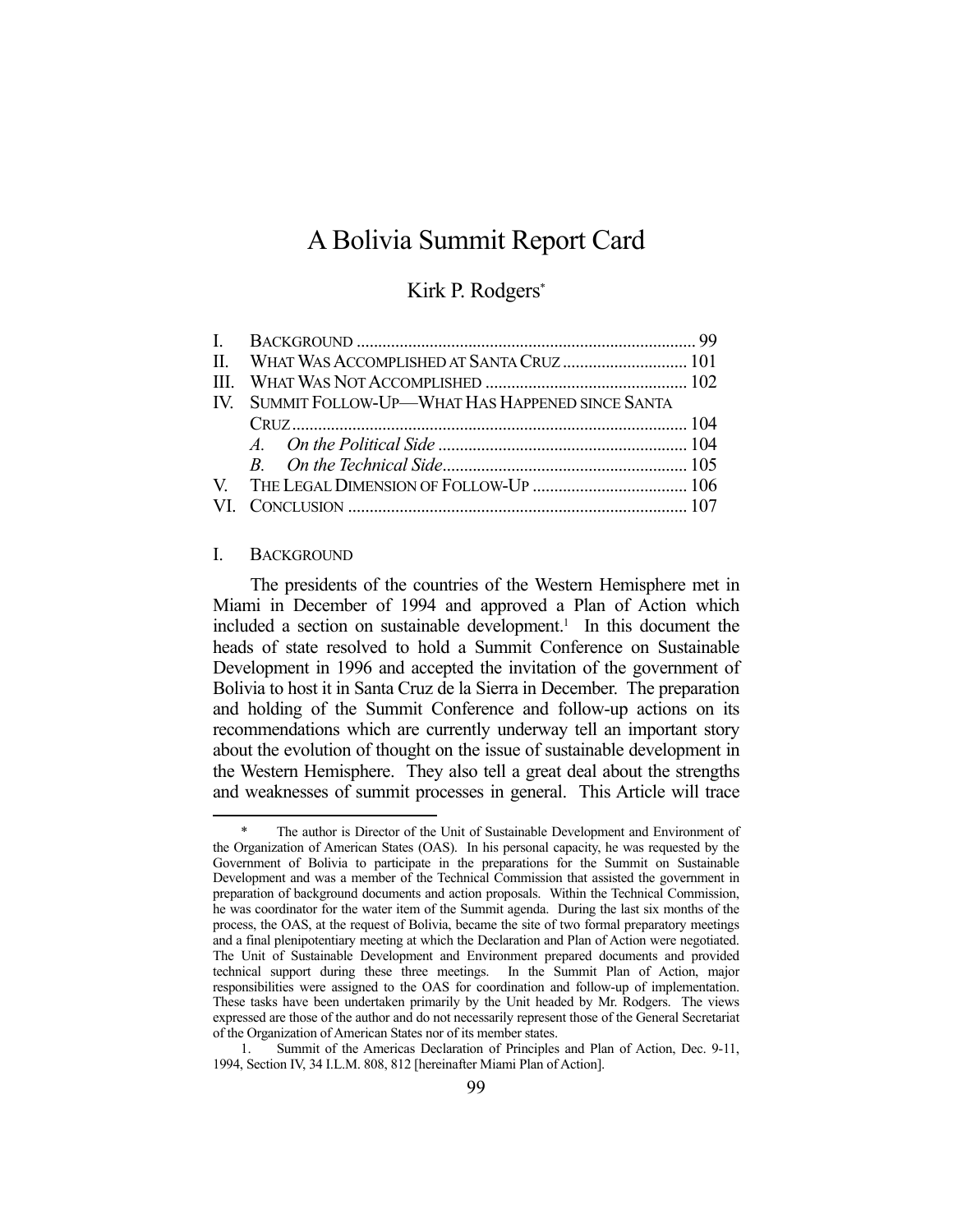the history of the Bolivia Summit and its initial follow-up process in a critically constructive manner.

 The Summit preparations were handled by the government of Bolivia which named a Technical Commission of high level experts to assist in preparation of technical documentation and the agenda. Many of these experts were drawn from international organizations including, among others, the Organization of American States (OAS), the World Bank, the Inter-American Development Bank (IDB), the Andean Development Corporation (CAF), the United Nations Development Program (UNDP), and the Pan American Health Organization (PAHO). Several countries participated with unofficial observers, most notably the United States and Brazil.

 This Technical Commission created eleven background documents in preparation for the summit.<sup>2</sup> These technical documents covered key areas relating to sustainable development and provided a foundation upon which the Bolivian government could develop an agenda and plan of action.

 However, the political negotiation about the agenda and plan of action was slow in developing. Ultimately, the Government of Bolivia accepted the offer of the Organization of American States to hold a series of preparatory meetings for the Summit at OAS headquarters in Washington, D.C. These "prep comms" culminated in a plenipotentiary meeting in November of 1996, at which time the Declaration and Plan of Action were finally negotiated.

 The Bolivia Summit documents were the product of arduous and sometimes contentious debate between the interests of the United States and Canada in environmental protection and the needs of Latin America and the Caribbean for economic and social development. Initially, the United States insisted on an agenda limited to the issues of energy, water, and biodiversity, which had been addressed at the Miami Summit. Virtually all Latin American and Caribbean governments strongly opposed this limited agenda and demanded that broader issues of social and economic development be included. These countries were particularly adamant about incorporating matters of health, education, sustainable cities and sustainable agriculture into the Declaration and Plan of Action. The Caribbean governments also argued that some of their

<u>.</u>

 <sup>2.</sup> The Technical Commission produced documents on the following subjects: biodiversity, energy, education for sustainable development, development of law on environment and sustainable development, sustainable forest management, human health, environment and natural resource valuations, micro enterprise as a source of employment, sustainable development of multinational regions, public participation, and water resources management. <http://www.oas.org/EN/PROG/BOLIVIA>.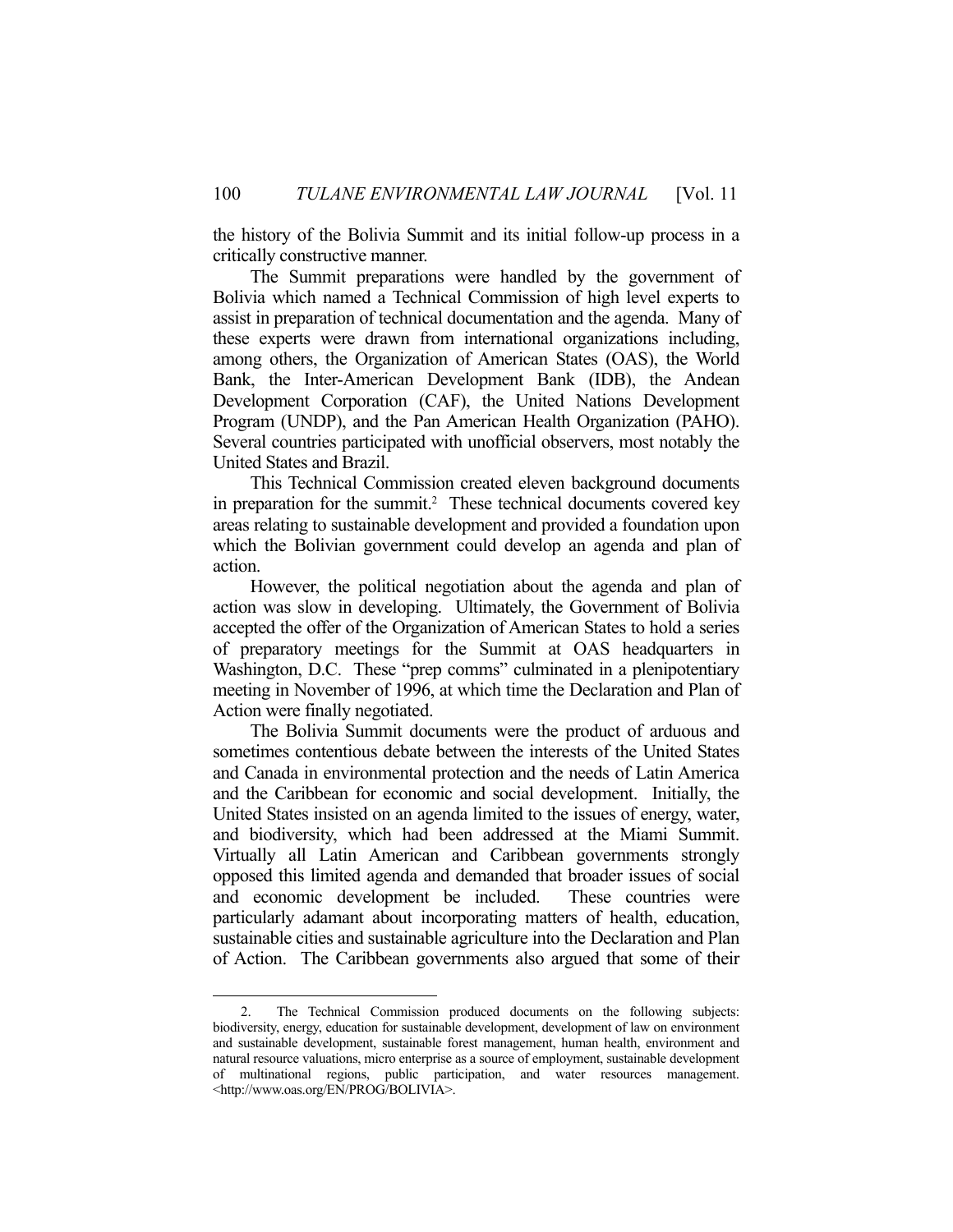principal concerns had been overlooked and insisted on inclusion of coastal zone management and maritime issues. Additionally, the Canadian government suggested that the subject of mineral development needed to be addressed.

 There was active debate between countries who wanted to enlarge the agenda to create a better balance between issues of environment, and development and the United States, which wanted to limit the agenda to the environmental issues defined in the *Miami Summit Plan of Action*. In a preparatory meeting hosted by the OAS, this debate reached such a level of intensity that at one point there seemed to be serious doubt that the Bolivia Summit would indeed take place.

 Ultimately, the countries reached a compromise in the negotiations, with Mexico functioning as a mediator. The agenda would be expanded beyond the environmental issues identified at the Miami Summit to include topics such as health, education, sustainable cities, and sustainable agriculture.

 The Summit of the Americas on Sustainable Development was held in Santa Cruz, Bolivia, on December 7-8, 1996. It was attended by nearly all OAS member countries, with a majority of them represented by their heads of state. Vice President Al Gore attended on behalf of the United States.

# II. WHAT WAS ACCOMPLISHED AT SANTA CRUZ

1

 The Summit of the Americas on Sustainable Development in 1996 will perhaps be cited by historians as an effort which made the Western Hemisphere the first region to prepare a sustainable development blueprint within the framework of the *Rio Declaration* and *Agenda 21*  adopted at the United Nations Conference on Environment and Development in 1992.3 The *Declaration of Santa Cruz de la Sierra* and the accompanying Plan of Action consolidated at the political level an understanding of the concept of sustainable development which is less environmentally focused and more balanced on economic and social issues.<sup>4</sup>

 The Bolivia Summit documents represent a balance between the interests of the United States and Canada in environmental protection and the interests of Latin America and the Caribbean in alleviating extreme poverty and addressing other pressing social issues. The *Bolivia Plan of* 

 <sup>3.</sup> *Report of the United Nations Conference on Environment and Development*, U.N. Doc. A/CONF. 151/26/Rev. 1 (1992), 31 I.L.M. 874 [hereinafter *Rio Declaration*].

 <sup>4.</sup> Declaration of Santa Cruz de la Sierra, Dec. 7, 1996 [hereinafter Bolivia Declaration].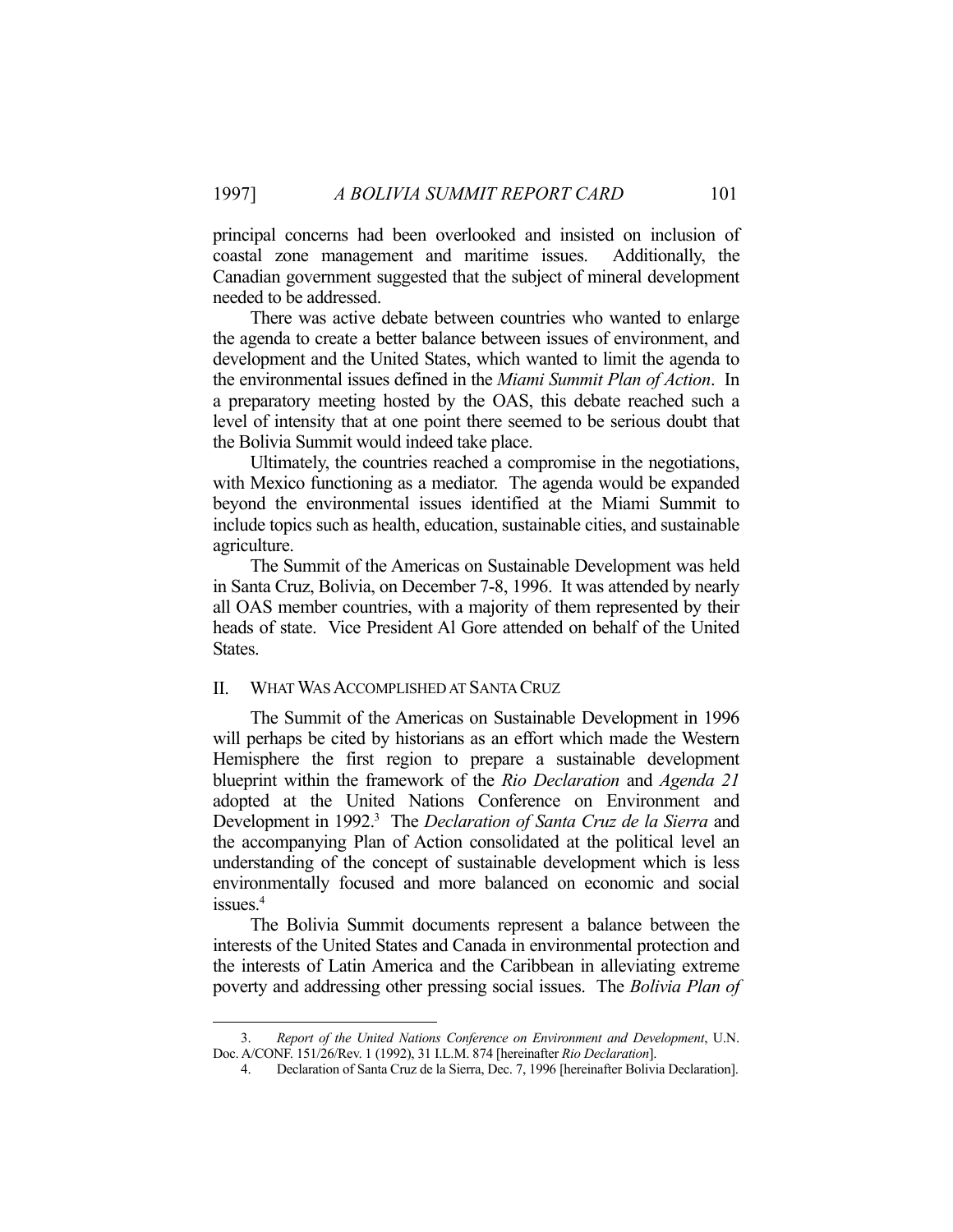*Action* contains agreements on health, housing, cities, education, agriculture, forests, biodiversity, mines, energy, water resources, the sea environment, and coastal areas.<sup>5</sup> The Plan of Action succeeded in addressing nearly all of the priorities expressed by the countries of the Region.

 The *Bolivia Plan of Action* contains sixty-five initiatives, which in some cases represent agreements to undertake significant collective government action.6 Some initiatives were carefully crafted through comprehensive processes of consultation that involved most of the appropriate stakeholders. Some of these initiatives, although few in number, are already in the process of implementation and are described in Section IV.

 The Bolivia Summit also gave impetus to existing interamerican dialogues on subjects such as health, energy, and water management while catalyzing the initiation of new interamerican dialogues on the issues of biodiversity, sustainable cities and environmental law. A number of interamerican electronic networks for information exchange were likewise created.<sup>7</sup>

 The governments at the Miami Summit agreed that regular annual meetings of ministers of sustainable development should follow the Bolivia Summit. The OAS General Assembly subsequently called for the creation of the Interamerican Committee on Sustainable Development. These two high level dialogues guarantee a certain continuity to the process launched in Santa Cruz, but the key to the process will be the effectiveness of the OAS in carrying out a large role in Summit followup.

 The Summit gave tangible recognition to the role of civil society and mandated the formulation of an interamerican strategy on public participation in decision making for sustainable development. This process has great potential significance for the Region.

# III. WHAT WAS NOT ACCOMPLISHED

 Following the tradition of many Summit meetings, the sixty-five initiatives which make up the *Bolivia Plan of Action* tend to be vague, and in some cases, constitute nothing more than general expressions of good intentions. Most of them provide little basis for specific implementation. Most are prefaced with terms such as "promote," "encourage," "seek to

<u>.</u>

 <sup>5.</sup> Plan of Action for the Sustainable Development of the Americas, Dec. 7, 1996 [hereinafter Bolivia Plan of Action].

 <sup>6.</sup> *See id.* ch. III.3.

 <sup>7.</sup> *See id.* ch. III.3, Initiative 31.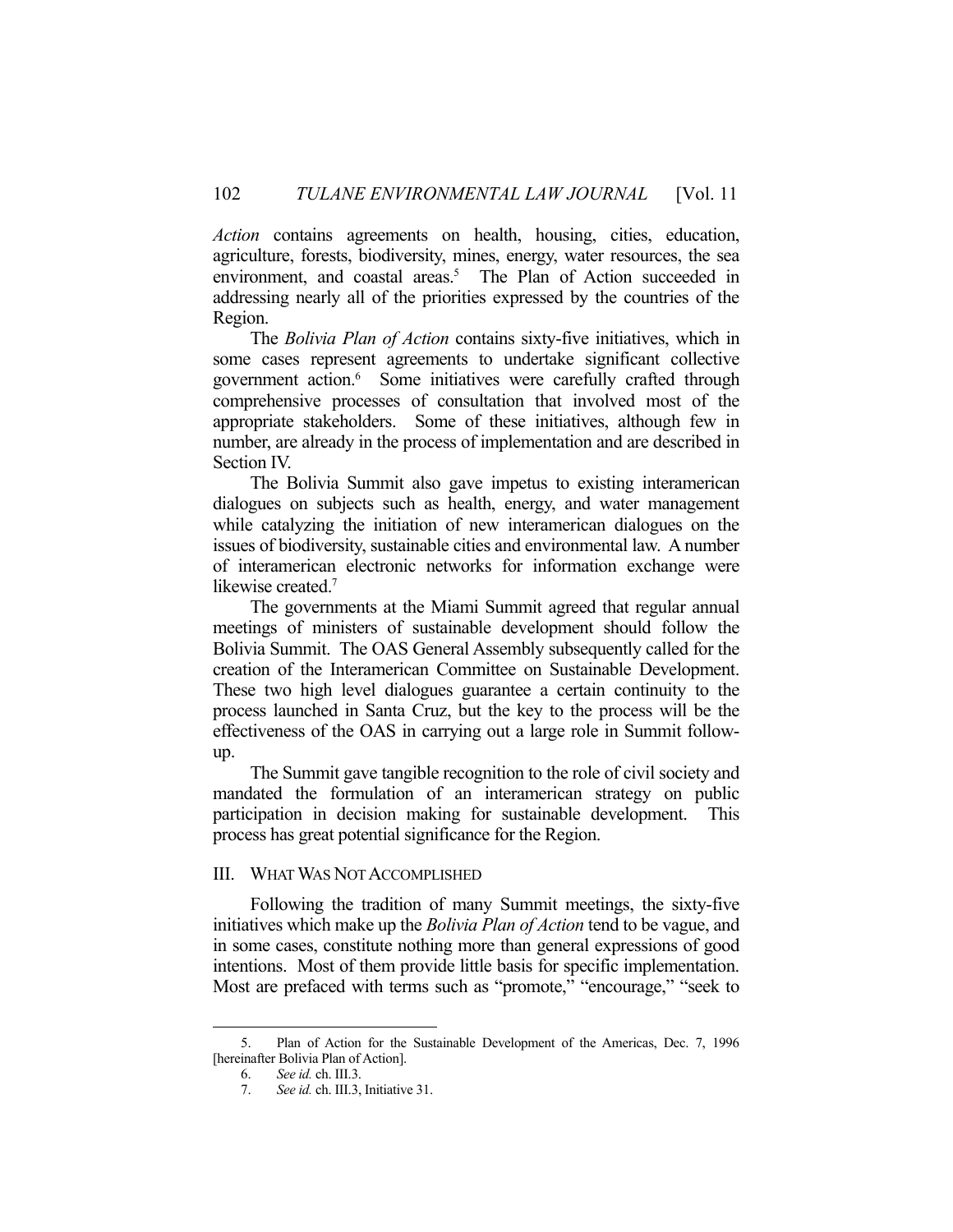establish," "seek to develop," or "foster," and hence have minimal binding effect.<sup>8</sup> Even more serious is the lack of specificity about who does what and when and with what money. Virtually all initiatives are prefaced with the phrase "Governments will . . .," which places the responsibility for implementation in the hands of individual governments, where it should be. However, the supporting roles of international organizations, bilateral donors, the private sector and civil society are sparsely defined.

 Some of the initiatives which were put together late in the Summit negotiations were particularly weak. These initiatives did not benefit from the technical preparation process and were not subject to wide consultation. This is particularly true of the section on sustainable cities<sup>9</sup> and portions of the chapter on sustainable agriculture.<sup>10</sup> Many of these initiatives are so general that they provide very little basis for specific actions of follow-up.11

 In the negotiating process which led up to the Summit, some agenda items were the focus of comprehensive technical debate that lasted many months, and resulted in the crafting of initiatives that contained a great deal of specificity. This was particularly true of the issue of water resources management.

 In the final political process, however, most of this detail was deleted in order to produce a set of initiatives which appear relatively homogeneous in the final document. The argument in favor of this process was that the initiatives should sound "presidential." This leveling of the initiatives to a least common denominator proved most frustrating to the officials who had negotiated the more detailed agreements that ended up on the cutting room floor in the last hours of debate. In the process of implementing the Summit Plan of Action, governments must try to recover some of this lost ground.

*Id.* ch. II.2.

1

 <sup>8.</sup> *See id.* ch. II.1, Initiative 6.

 <sup>9.</sup> *See id.* ch. II.3.

 <sup>10.</sup> *See id.* ch. II.2.

 <sup>11.</sup> Some examples of such initiatives are:

Initiative 33: "Develop appropriate policies on migration, promote savings and investment opportunities to create jobs and develop sustainable means of livelihood, in particular for the poorest and most vulnerable sectors." *Id.* ch. II.3.

Initiative 39: "Foster the inclusion of sustainable development in urban development plans, including mechanisms for evaluating the environmental impact." *Id.*

Initiative 7: "Encourage the development and implementation of national and local strategies and, if appropriate, land use plans aimed at promoting sustainable agriculture."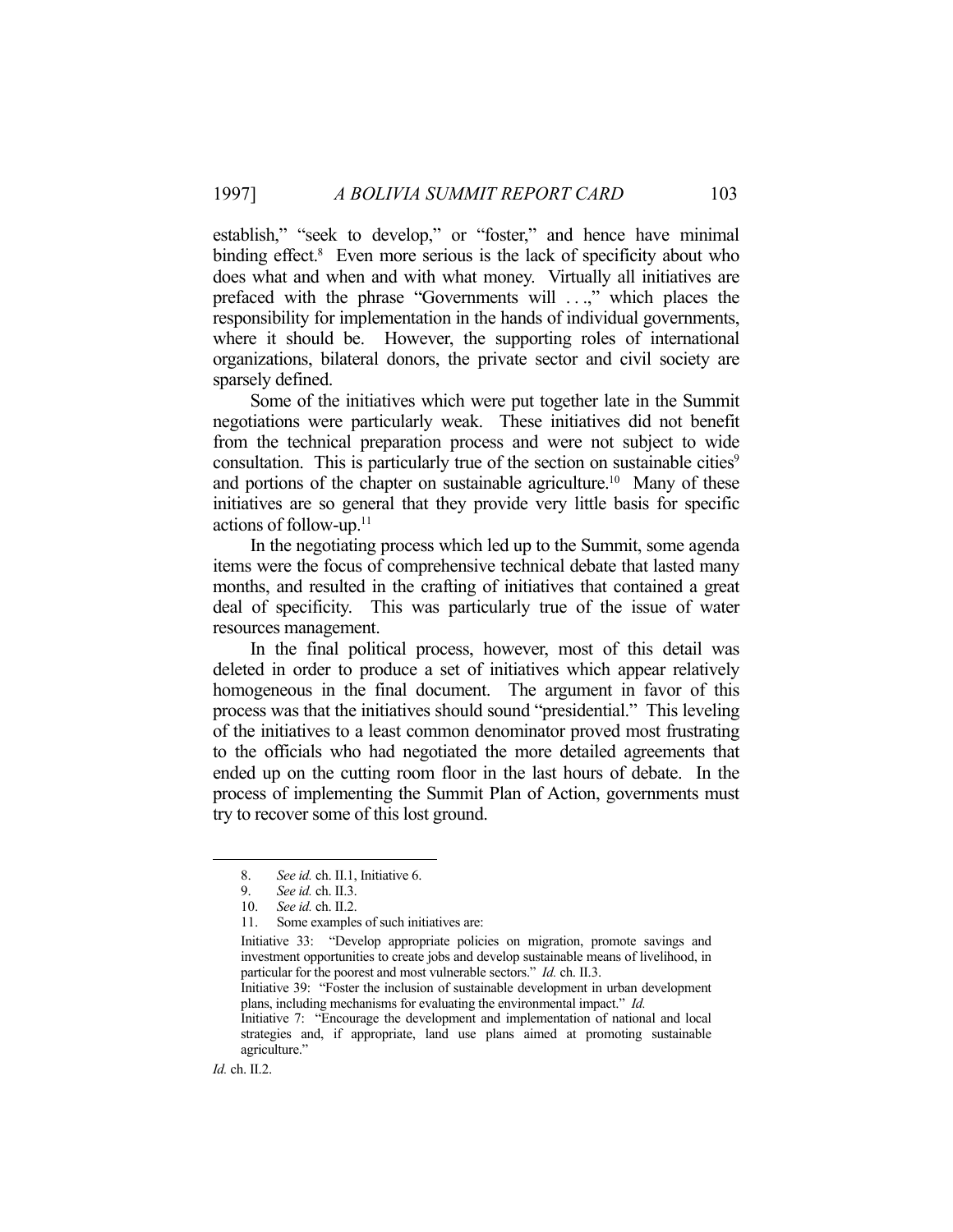Anyone who is familiar with *Agenda 21* and the *Rio Declaration*  cannot help but notice in the Bolivia documentation the significant watering down which occurred on the sensitive issues of "new and additional resources" and "transfer of technology on preferential terms."<sup>12</sup> While present in the Declaration of Santa Cruz, these issues are not evident in the Plan of Action that compels governments to act. This is a clear reflection of the diminished financial commitment to development assistance which has occurred in the past five years.

 The Summit is in many ways a piece of unfinished business. Much further dialogue is needed in different sectors to better define priorities and to design practical actions which can be implemented in the short term. The fact of the matter is that there are too many initiatives and too few funds.

 The minimal involvement of the private sector in the Bolivia Summit process was one of its greatest weaknesses, as was the peripheral role played by the economic and financial sectors of government. Ministries of foreign affairs dominated the process, particularly toward the end, and political considerations tended to outweigh all others.

 Curiously, the media paid very little attention to the Summit and, consequently, the public is generally unaware of what happened in Santa Cruz. Occurring as it did, between the two higher profile Summits in Miami and Santiago, the Bolivia Summit will probably not be remembered for its important achievements unless its follow-up is exceptionally well handled.

# IV. SUMMIT FOLLOW-UP—WHAT HAS HAPPENED SINCE SANTA CRUZ

# *A. On the Political Side*

1

 Three months after the Summit, on March 24 and 25, 1997, the Sustainable Development Committee of the Interamerican Council for Integral Development of the OAS held its first meeting. The Plan of Action gave this body significant responsibility in monitoring Summit implementation.13 A potential weakness of the Committee is that it is made up almost entirely of representatives from the ministries of foreign affairs rather than representatives with the technical or financial power necessary to assure compliance with government mandates.

 In April of 1997, the Interamerican Council for Integral Development of the OAS (CIDI) confirmed the decision from the Miami Summit that a ministerial meeting on sustainable development should be

 <sup>12.</sup> Bolivia Declaration, *supra* note 4, paras. 5, 7.

 <sup>13.</sup> *See* Bolivia Plan of Action, *supra* note 5, ch. III.1.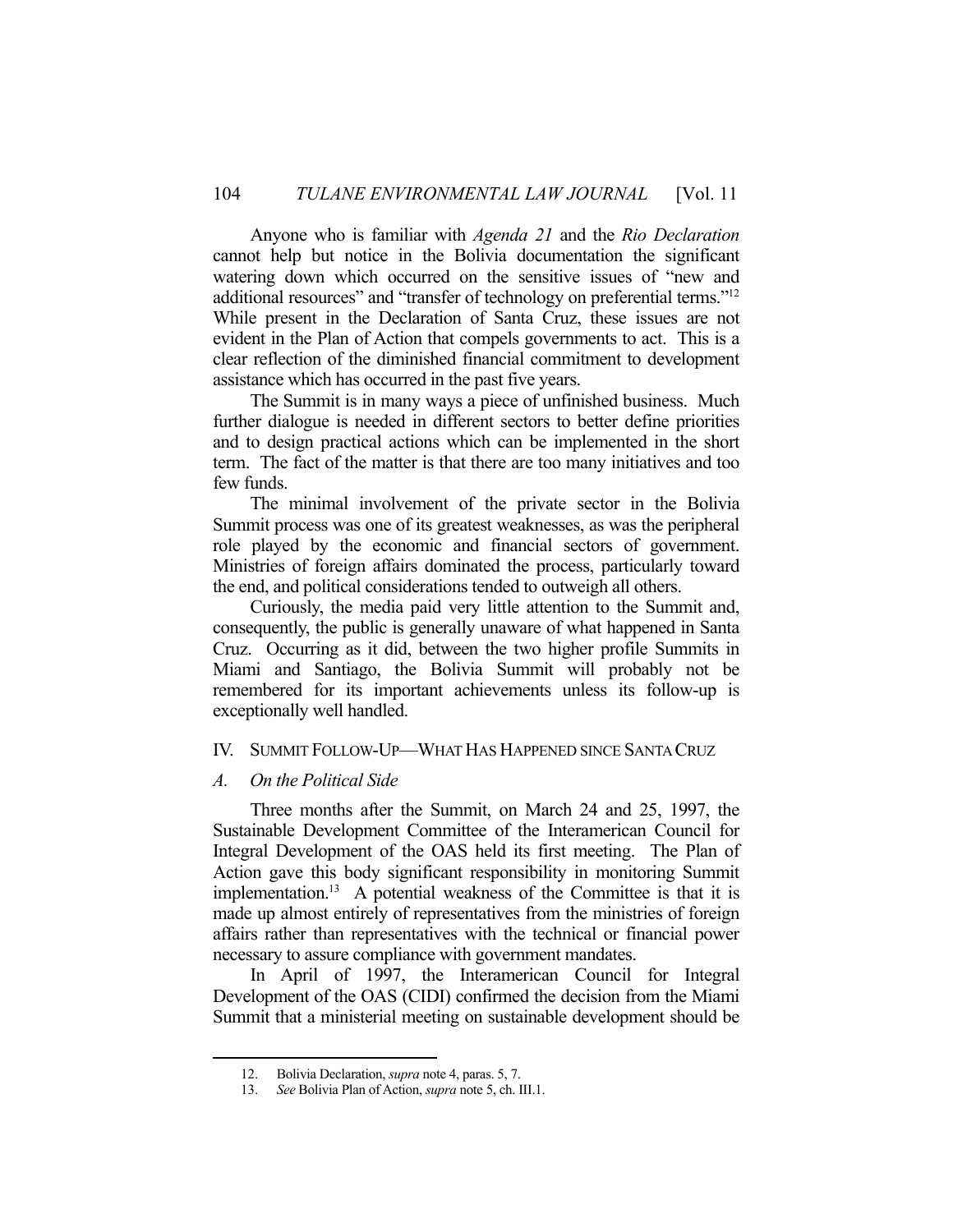held. This meeting was scheduled to occur prior to the 1998 Chile Summit. CIDI took no action, however, towards identifying new financing for implementing the demanding tasks of follow-up given to the OAS in Santa Cruz. The OAS General Assembly in early June of 1997 likewise took no action to directly address the financial question. Only in late July did the Permanent Executive Committee of the Integral Development Council (CEPCIDI) finally release a modest amount of money to address OAS mandates for Summit follow-up. This scenario seemed to be symptomatic in many ways of the general lethargy of governments after Santa Cruz to move forward in practical ways on sustainable development issues. It is likewise a clear illustration of the greatly diminished funding for development assistance in the Americas.

#### *B. On the Technical Side*

1

 Summits, for all their limitations, often create new momentum by bringing together groups which may not have interacted before. Santa Cruz was no exception. Civil society, while playing a limited direct role in the Summit, set in motion a process of dialogue that has had lasting consequences. The momentum of the dialogue launched at the Interamerican Seminar on Public Participation held in Montevideo<sup>14</sup> in August of 1996 produced an agreement at Santa Cruz to formulate an Interamerican Strategy on Public Participation in Decision Making for Sustainable Development. The OAS was given responsibility to lead this process and has joined forces with the United Nations Environment Program (UNEP) and the Global Environment Fund (GEF) to undertake a \$1.5 million project to help governments create the strategy and conduct pilot tests in selected countries. Keeping the public engaged must be a key part of the summit follow-up process.

 International organizations have ample experience in coordinating their actions, but following the Bolivia Summit something unusual happened. A significant group of agencies of the UN system and the interamerican system, including all major development banks in the Region, came together under the coordination of the OAS Secretariat to form an Interagency Task Force for Bolivia Summit Follow-Up. The group selected a few priorities from the large array of Summit initiatives

The meeting, sponsored by the Government of Uruguay, with the support of the OAS, USAID, Inter-American Foundation, Partners of America, and the International Development Research Center of Canada, was attended by 120 participants from 27 countries. It was the first technical meeting to bring together 48 government representatives, 60 representatives of civil society organizations—including indigenous communities—and 12 international organizations to prepare recommendations for the *Bolivia Plan of Action*.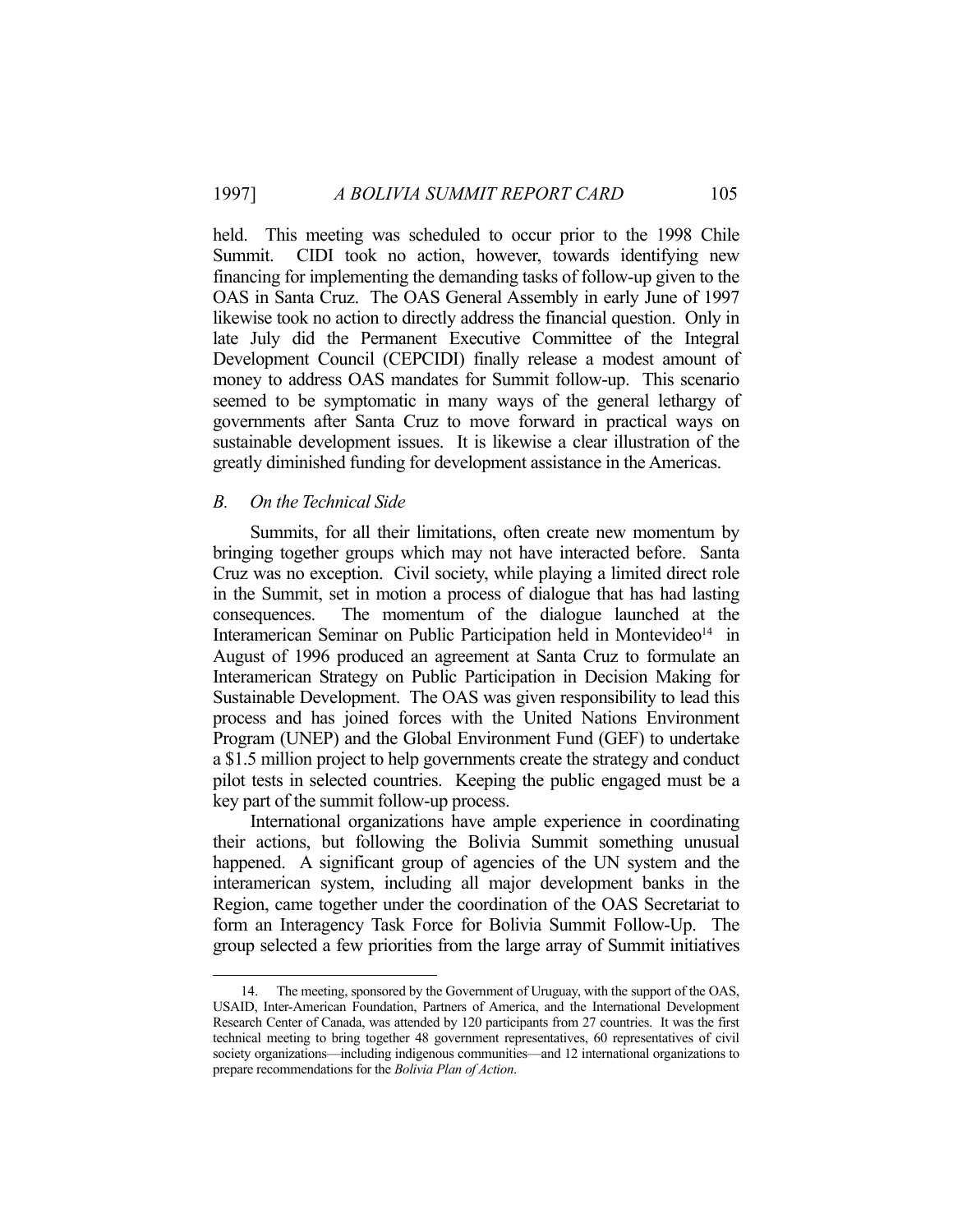and created a series of practical working groups to design joint projects, produce specific joint studies, and collaborate in holding of significant technical conferences.

 The priority topics initially chosen by the agencies for collaboration were: (1) Potable water supply and waste water treatment for cities; (2) Identifying new mechanisms for financing biodiversity conservation; (3) Establishing a network of legal officials as called for in the Bolivia Plan of Action; (4) Expanding dialogue on sustainable cities issues including design of an interagency conference in 1998; and (5) Cofinancing of a major energy infrastructure project, the Santa Cruz, Bolivia to Sao Paulo, Brazil natural gas pipeline.

 The product of these joint efforts saves money and improves the quality of agency output. The efforts of this Interagency Task Force are likely to carry on for many years and seem to be identifying new ways to convert traditional interagency coordination from a dreary, boring process into one which produces serious value.

 As mentioned previously, the Summit set in motion several new interamerican technical dialogues and information networks including ones on biodiversity, sustainable cities and environmental law. The existing Inter-American Dialogue on Water Management was given further impetus. Networks, particularly those which benefit from electronic linkages through the Internet, are a new inexpensive tool for sustained dialogue, exchange of experience, and transfer of technology. The Summit follow-up process has involved real progress on such networks. Of particular interest is what is occurring in the legal area.

# V. THE LEGAL DIMENSION OF FOLLOW-UP

 Clearly, the commitments made in Santa Cruz have far reaching legal implications and cover a wide range of sectors. The initiatives in health, education, sustainable agriculture and forests, sustainable cities and communities, water resources and coastal areas, energy and minerals introduce policy changes that significantly affect economies of the countries in the region.

 The *Bolivia Plan of Action* likewise incorporates a commitment to broader public participation and examination of the bases for financing sustainable development. It is indeed appropriate that the *Bolivia Plan of Action* calls on the countries to "facilitate the sharing of knowledge and experiences and to provide a focal point as appropriate for carrying out cooperative efforts to strengthen laws, regulations, and implementation as well as training in these areas.  $\ldots$ <sup>"15</sup>

1

 <sup>15.</sup> *See* Bolivia Plan of Action, *supra* note 5, ch. III.1, para. 5.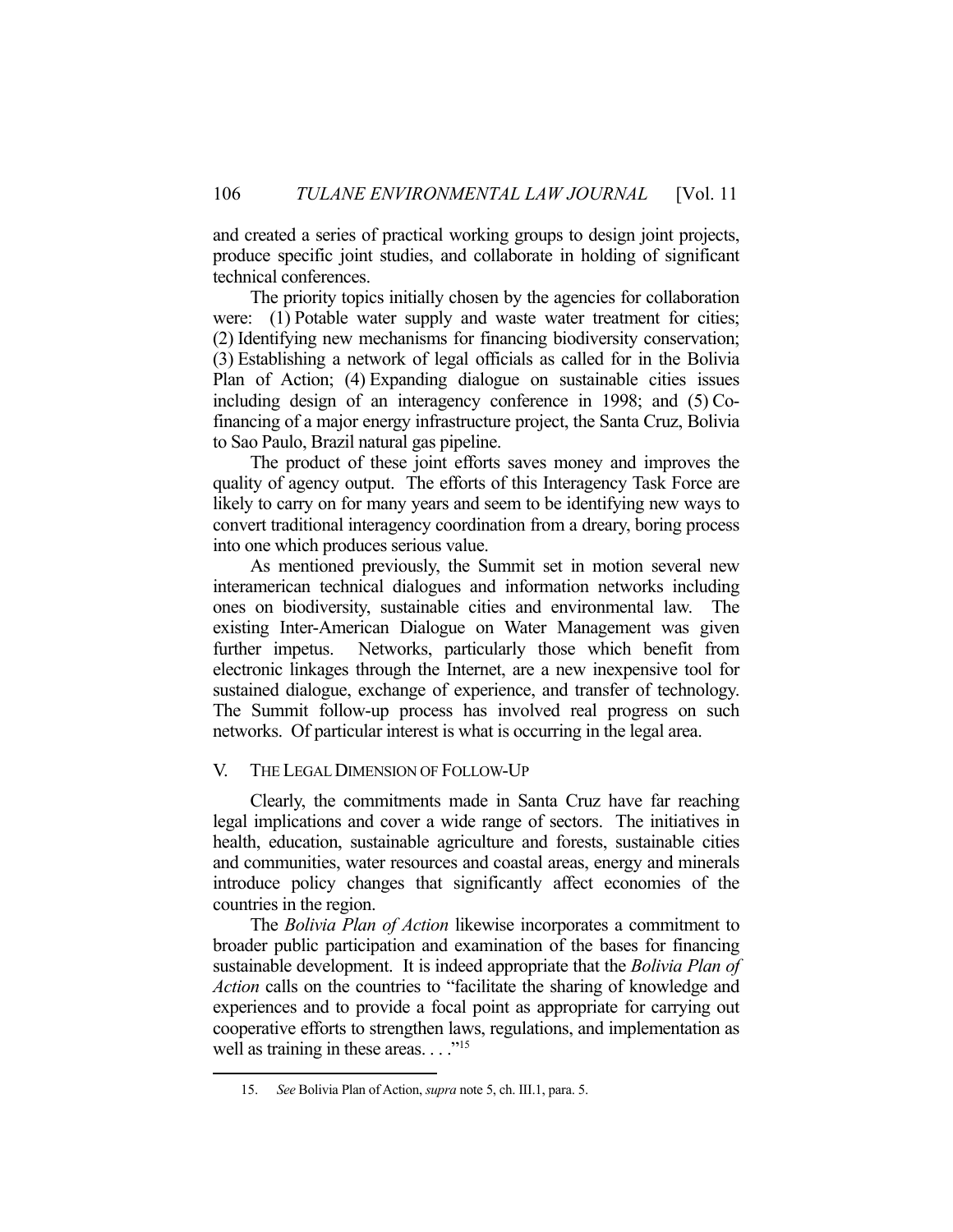To turn this proposal into reality, the OAS Secretariat has assumed an active role in creating a working group made up of international organizations (such as UNDP and UNEP), agencies of the U.S. government (EPA and the Department of Justice) and several nongovernmental organizations (NGOs) (including the Environmental Law Institute and the American Bar Association), to define the course of action to be followed. It has requested funding from the OAS Development Council (CEPCIDI) to hold a major technical meeting to launch the network and finance its initial activities.

 The network is to be guided by a broad based advisory committee made up of representatives from both the public and private sectors. As the network becomes operational, it will promote workshops and seminars on diverse aspects of environmental law to share experiences and undertake training. The Internet will eventually become an important mechanism for interaction of members of the network. Its participants from the public sector should include policy makers, enforcement officials and members of the judiciary. From the private sector, there should be representatives of business, universities, and NGOs that are active on environmental matters. Its home page on the World Wide Web should provide cross links to sources of information on current environmental law in the hemisphere and pertinent documentation from meetings, workshops, and seminars that may assist users in bringing about improvements in institution building, laws, compliance and enforcement. The key to its long term survival will be its ability to become self-sustaining. If successful, it will represent a truly significant follow-up action to the Bolivia Summit.

#### VI. CONCLUSION

 So what did we achieve at Bolivia on sustainable development and where are we going? On balance, it was a good conference that probably represents a turning point in the Region, particularly if the momentum that it generated is not lost. More dialogue is needed on each of the chapters and sub-chapters of the Plan of Action. In some cases, the effort should resurrect practical specifics that were dropped in the political process, while in other cases the Plan of Action should simply constitute the agenda for more meaningful future debate which will produce proposals that can provoke specific actions of implementation. Follow-up meetings at the ministerial level on sectors such as health, education, energy, agriculture, and water have taken place or are being planned.